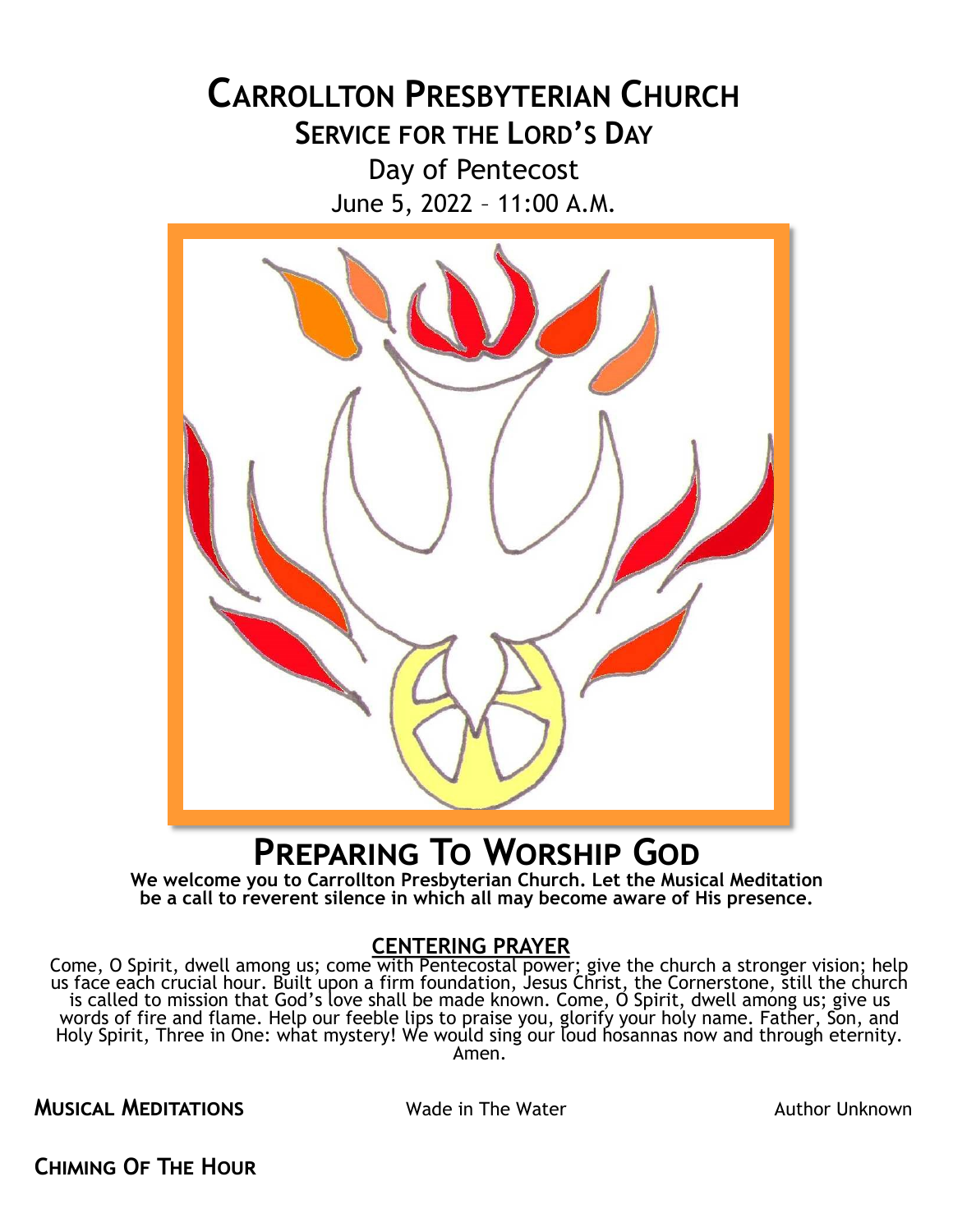### **Gathering Around God's Word**

#### **OPENING SENTENCES BETTENCES BETTENCES BETTENCES BETTENCES BETTENCES BETTENCES**

This is the day that the Lord has made! **Let us rejoice and be glad in it!**

#### **WELCOME AND ANNOUNCEMENTS Betty Williams**

**PRELUDE** The State of What A Friend We Have In Jesus The Chavid Cherwien

\*Call To WorsHIP **All and Section 2018 Betty Williams Betty Williams** Wild and free, creative and refreshing, God's Spirit blows through this place. **Come, Holy Spirit!**

Gentle and mysterious, patient and caring, God's spirit moves in our hearts.

**Come, Holy Spirit!**

Breaking barriers and making connections, healing divisions and making us one, God's Spirit flows between us.

**Come, Holy Spirit!**

\*HYMN **EXECUTE:** Come, O Spirit, Dwell Among Us GTG # 280

### \*Call To Confession **by the Confession Betty Williams Betty Williams**

The promise of Pentecost lies in the relentless, irresistible activity of God, whose Spirit comes among us with power and grace. God refused to leave us alone, but rather keeps showing up with mercy and love. In confidence, let us confess our sin.

### **\*Prayer of Confession** Betty Williams

**God of fire and wind, holy and powerful, mighty and mysterious, we are drawn by your Spirit to this place. As we gather and behold your glory, we become aware of our sin. We have ignored your word. We have rejected your gifts. We have failed in your work. Ignoring the truth of Pentecost, we exclude those different from us. We divide our loyalties, and we divide our hearts. Let your Spirit burn away our sins and fill us with faith and courage, so that we might live into the promise of this day and receive fullness of all that you have prepared for us in Jesus Christ. Amen.**

### **\*ASSURANCE OF GOD'S GRACE BETT ASSURANCE OF GOD'S GRACE BETT ASSURANCE OF GOD'S GRACE**

The Holy Spirit animates our lives, lifting us into the presence of Christ, and sealing our hearts in the promise of his faithful love. This is good news! **In Jesus Christ, we are forgiven! Thanks be to God!**

### **\*Passing OF THE PEACE Betty Williams**

Just as we have been forgiven in Christ, let us forgive and be at peace with one another, saying, "the peace of our Lord be with you."

**And also with you!**

Let us share the peace of Christ with one another.

### **\*Gloria Patri** GTG # 581

*Glory be to the Father, and to the Son, and to the Holy Ghost. As it was in the beginning, is now and ever shall be. World without end! A-men. A—men.*

### **Listening For God's Word**

### **PRAYER FOR ILLUMINATION Rev. L'Anni Hill**

#### **FIRST SCRIPTURE READING** Acts 2: 36-47 Pew Bible OT Page # 120

This is the Word of the Lord! **Thanks be to God!**

**\*Hymn** Spirit, Spirit of Gentleness GTG # 291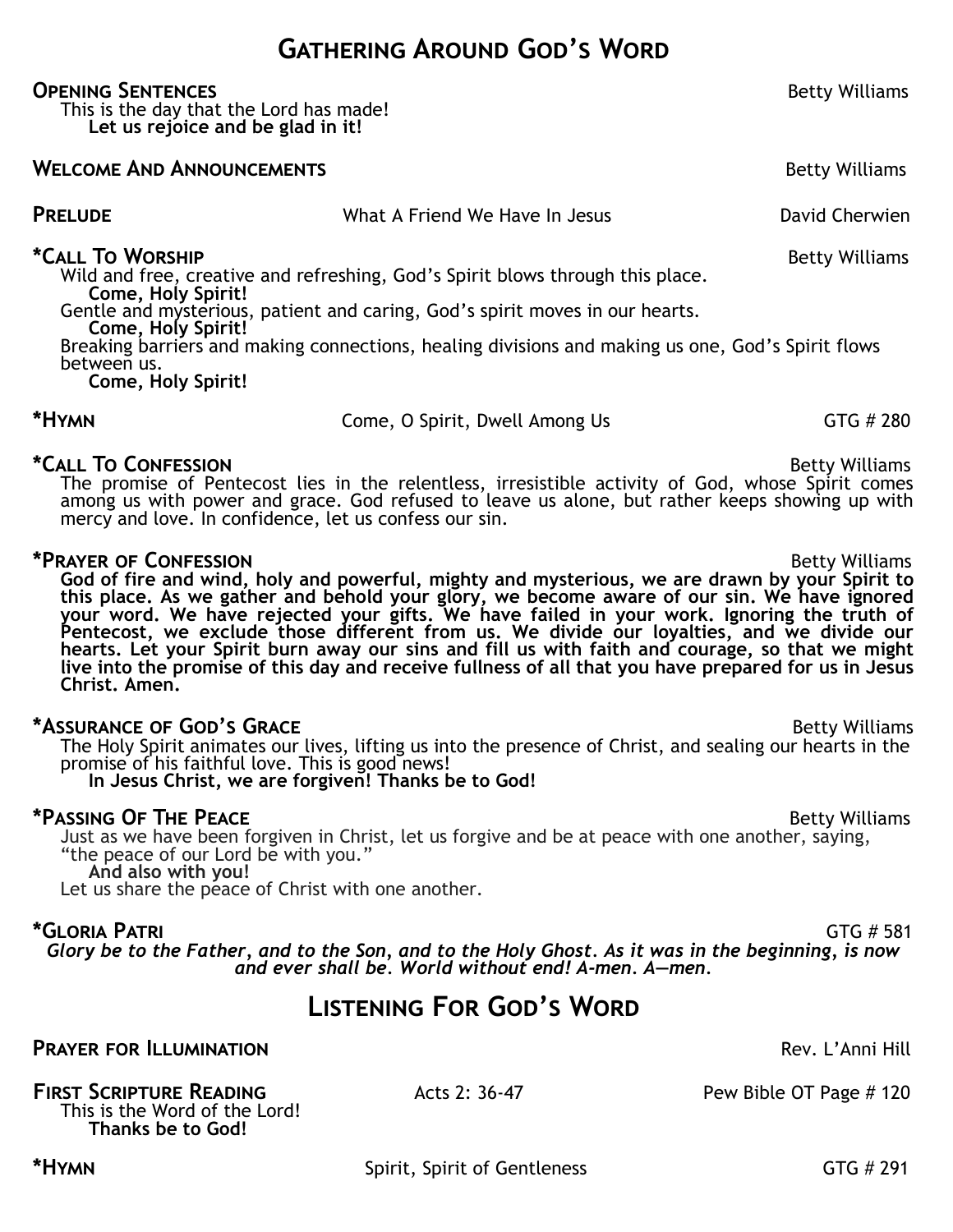## **Responding To God's Word**

### **\*AFFIRMATION OF FAITH-** THE APOSTLES' CREED Rev. L'Anni Hill

**I believe in God the Father, Almighty, Maker of heaven and earth: And in Jesus Christ, his only Son, our Lord. Who was conceived by the Holy Ghost, born of the Virgin Mary, suffered under Pontius Pilate, was crucified, dead and buried. He descended into hell. The third day he rose again from the dead. He ascended into heaven, and sitteth on the right hand of God the Father Almighty. From thence he shall come to judge the quick and the dead. I believe in the Holy**  Ghost, the holy catholic church, the communion of saints, the forgiveness of sins, the **resurrection of the body, and the life everlasting. Amen.**

### **PRAYERS OF THE PEOPLE AND THE LORD'S PRAYER <b>EXAMPLE 2008** Rev. L'Anni Hill

**Our Father, who art in heaven, hallowed be thy name. Thy Kingdom come, thy will be done, on earth as it is in heaven. Give us this day our daily bread, and forgive us our debts as we forgive our debtors. And lead us not into temptation, but deliver us from evil, for thine is the kingdom, and the power, and the glory forever. Amen.**

### **The Presentation of Our Tithes and Offerings**

II Corinthians tells us that God loves a cheerful giver and that each of us are called to give what we have decided in our heart, not reluctantly or under compulsion. Let us now present our tithes and offerings to God.

**Offertory** We Lift Our Voices

*(You are invited to bring your offering to the plate on the Communion Table)*

\*THE DOXOLOGY **Praise God From Whom All Blessings Flow** GTG # 606 *Praise God from whom all blessings flow. Praise God all creatures here below. Praise God above ye heavenly hosts. Praise Father, Son, and Holy Ghost. Amen.*

### **\*Prayer of Thanksgiving** Rev. L'Anni Hill

### **Celebration of the Sacrament of Holy Communion**

### **Invitation**

### **The Prayer of Great Thanksgiving**

The Lord be with you. **And also with you.** Lift up your hearts.

**We Lift them to the Lord.**

Let us give thanks and praise to the Lord our God. **It is right to give our thanks and praise.**

... therefore with all creation, we sing your praise:

*Holy, holy, holy Lord, God of Power and might, heaven and earth are full of your glory. Hosanna in the highest. Blessed is he who comes in the name of the Lord. Hosanna in the highest.*

...Great is the mystery of our faith: **Christ has died. Christ is risen. Christ will come again.**

### **The Breaking Of Bread**

### **The Communion Of God's People**

*Communion will be received by intinction. Please walk down the two center aisles which lead from the two entrances of the church. Once you have received communion, please return to your seat using the two side aisles.*